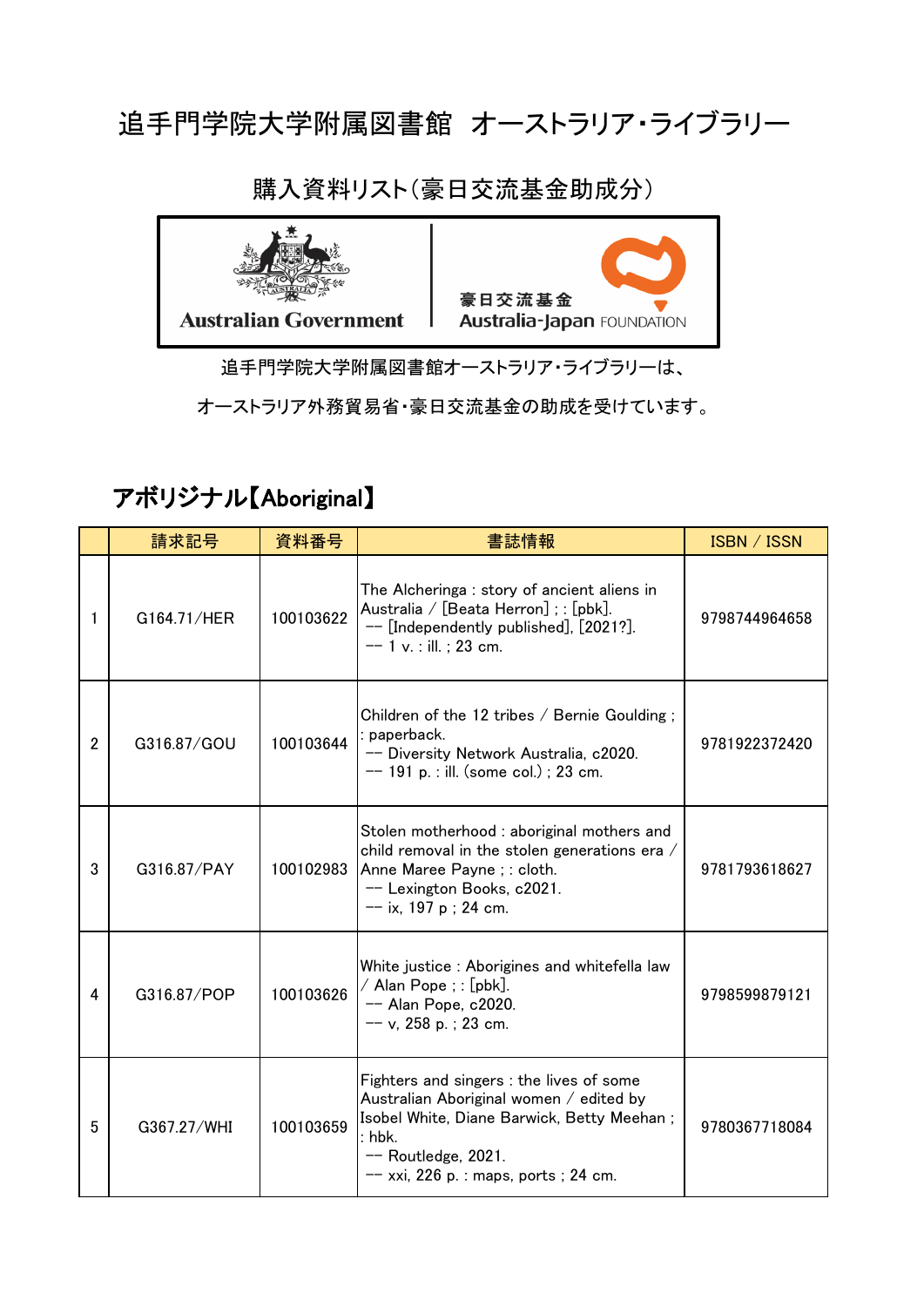#### アボリジナル【Aboriginal】

|   | 請求記号        | 資料番号      | 書誌情報                                                                                                                                                                                           | ISBN / ISSN   |
|---|-------------|-----------|------------------------------------------------------------------------------------------------------------------------------------------------------------------------------------------------|---------------|
| 6 | G382.71/BAT | 100102634 | The passing of the aborigines $\angle$ Daisy Bates<br>; : [pbk].<br>-- Bibliotech Press, c2020.<br>$--$ vii, 139 p.; 23 cm.                                                                    | 9781636370125 |
|   | G382.71/DAR | 100102979 | Justice and warfare in Aboriginal Australia /<br>Christophe Darmangeat ; : cloth.<br>-- Lexington Books, c2020.<br>$-- xvi$ , 273 p. : ill., maps ; 24 cm.                                     | 9781793632319 |
| 8 | G382.71/HIL | 100103667 | First people then and now: introducing<br>indigenous Australians / Marji Hill; : [pbk].<br>$-$ 2nd ed.<br>-- Prison Tree Press, 2021.<br>$-$ 97 p. : col. ill. ; 23 cm.                        | 9780992411831 |
| 9 | G383.87/REY | 100103653 | True to the land : a history of food in<br>Australia / Paul van Reyk ; : hardback.<br>-- Reaktion Books, 2021.<br>$-$ 286 p. : ill. (some col.), col. maps ; 24 cm.<br>-- (Foods and nations). | 9781789144062 |

## 新型コロナ感染症【Covid-19】

|   | 請求記号        | 資料番号      | 書誌情報                                                                                                                                                                                                                                           | <b>ISBN</b> / ISSN |
|---|-------------|-----------|------------------------------------------------------------------------------------------------------------------------------------------------------------------------------------------------------------------------------------------------|--------------------|
|   | G493.87/BAR | 100102656 | The corona dilemma : $20-20$ thinking for the<br>next normal / Ron Bartsch; : [pbk].<br>$-$ Vivid Pub., $c2021$ .<br>$-$ 258 p. : ill. ; 23 cm.                                                                                                | 9781922409393      |
| 2 | G498.6/BLA  | 100103645 | Riding the Covid19 quarantine wave from<br>Quito, Ecuador to Sydney Australia / written<br>by Dr Frances Black, edited by Diane Fisk;:<br>$[{\sf pbk}]$ .<br>-- Dr Frances Black, 2020.<br>$-- 57$ p. : ill. (some col.), ports (col.); 23 cm. | 9798672250793      |

### メディア【Media】

| 請求記号       | 資料番号      | 書誌情報                                                                                                                                                                                                                                                                                                                                                          | ISBN / ISSN   |
|------------|-----------|---------------------------------------------------------------------------------------------------------------------------------------------------------------------------------------------------------------------------------------------------------------------------------------------------------------------------------------------------------------|---------------|
| G007.3/SHA | 100102822 | Advance metadata fair: the retention and<br>disclosure of 4G, 5G and social media<br>location information, for law enforcement<br>and national security, and the impact on<br>  privacy in Australia / Stanley Shanapinda ; :<br>$[$ hbk $]$<br>$-$ Springer, c2020.<br>$-$ xv, 223 p : ill. ; 25 cm.<br>$-$ (Law, governance and technology series<br>v. 44. | 9783030502546 |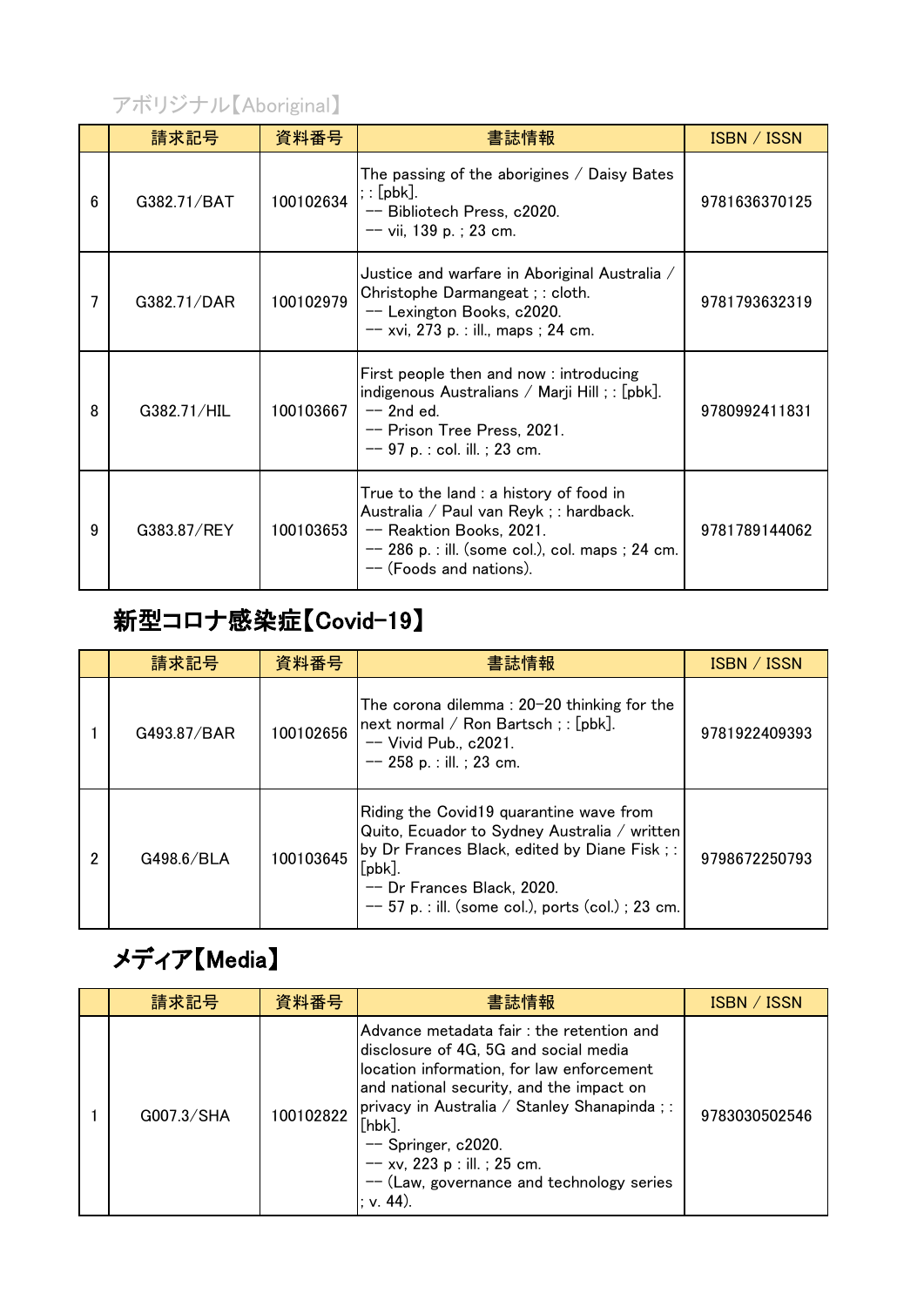

|                | 請求記号        | 資料番号      | 書誌情報                                                                                                                                                                                                                                                              | ISBN / ISSN   |
|----------------|-------------|-----------|-------------------------------------------------------------------------------------------------------------------------------------------------------------------------------------------------------------------------------------------------------------------|---------------|
| $\overline{2}$ | G070.13/VIN | 100102815 | Larrikins, rebels and journalistic freedom in<br>Australia / Josie Vine ; : [hbk].<br>-- Palgrave Macmillan, c2021.<br>$-$ xv, 245 p. : ill. ; 22 cm.                                                                                                             | 9783030618551 |
| 3              | G334.47/DEW | 100102814 | The transnational voices of Australia's<br>migrant and minority press / edited by<br>Catherine Dewhirst, Richard Scully; : [hbk].<br>-- Palgrave Macmillan, c2020.<br>$-- xvii$ , 257 p. : ill. ; 22 cm.<br>-- (Palgrave studies in the history of the<br>media). | 9783030436384 |
| 4              | G699/GRI    | 100103621 | Australian radio listeners and television<br>viewers : historical perspectives / Bridget<br>Griffen-Foley ; : [pbk].<br>-- Palgrave Macmillan, c2020.<br>$-$ xiii, 167 p. : ill. ; 21 cm.<br>$-$ (Palgrave studies in the history of the<br>media).               | 9783030546397 |
| 5              | G023.8/MUL  | 100103694 | The trials of Portnoy: how Penguin brought<br>down Australia's censorship system /<br>Patrick Mullins ; : Australian ([pbk]).<br>-- Scribe, c2020.<br>$-$ 329 p., [4] leaves of plates : ill. ; 24 cm.                                                            | 9781925849448 |

## 歴史【History】

|                | 請求記号       | 資料番号      | 書誌情報                                                                                                                                                                                                                                                                                                                      | ISBN / ISSN   |
|----------------|------------|-----------|---------------------------------------------------------------------------------------------------------------------------------------------------------------------------------------------------------------------------------------------------------------------------------------------------------------------------|---------------|
|                | G271.3/BUN | 100103666 | Many maps: charting two cultures: first<br>nations and Europeans in Western Australia<br>$\angle$ Bill and Jenny Bunbury ; : [pbk].<br>-- UWA Publishing, 2020.<br>$-- xiii$ , 376 p. : col. ill. ; 24 cm.                                                                                                                | 9781760801410 |
| $\overline{2}$ | G271.7/WIL | 100103647 | Gariwerd : an environmental history of the<br>Grampians / Benjamin Wilkie ; : pbk.<br>$-$ CSIRO Pub., c2020.<br>$-- xii$ , 134 p. : ill. (some col.), maps ; 25 cm.                                                                                                                                                       | 9781486307685 |
| 3              | G271.8/SHI | 100102820 | The Memory of genocide in Tasmania, 1803-<br>2013 : scars on the archive $\overline{\phantom{a}}$ Jesse Shipway<br>$;:[\mathsf{pbk}].$<br>-- Palgrave Macmillan, c2017.<br>$-$ xi, 203 p ; 21 cm.<br>-- (Palgrave studies in the history of<br>Genocide / series editors, Thomas K?hne,<br>Deborah Mayersen, Tom Lawson). | 9781349694792 |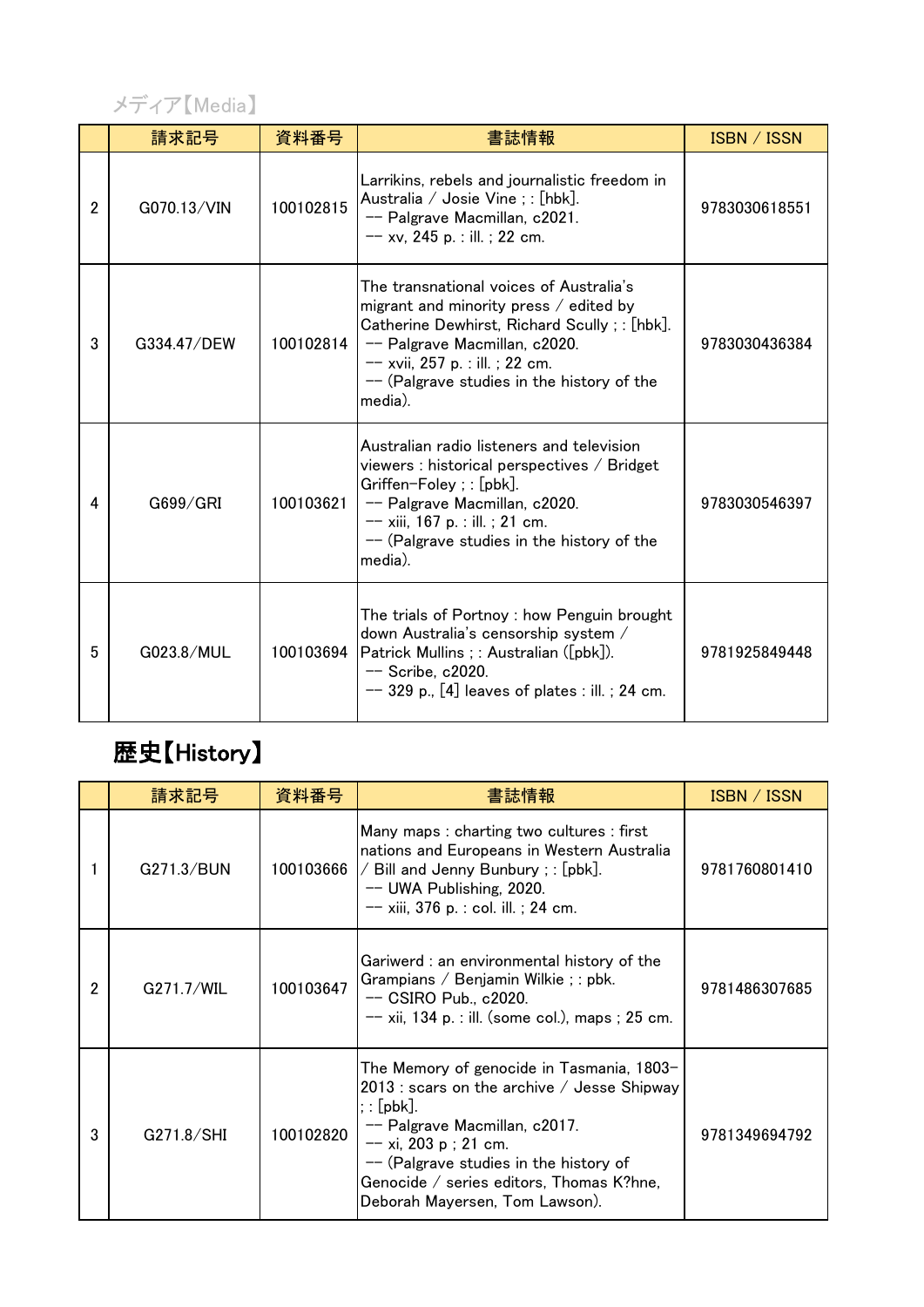#### 歴史【History】

|                | 請求記号        | 資料番号      | 書誌情報                                                                                                                                                                                                                                                                                                           | ISBN / ISSN   |
|----------------|-------------|-----------|----------------------------------------------------------------------------------------------------------------------------------------------------------------------------------------------------------------------------------------------------------------------------------------------------------------|---------------|
| 4              | G271/MAC    | 100102633 | A concise history of Australia / Stuart<br>Macintyre ; : pbk.<br>$-$ 5th ed.<br>-- Cambridge University Press, 2020.<br>$-- xi$ , 398 p. : ill., maps, ports. ; 22 cm.<br>-- (Cambridge concise histories).                                                                                                    | 9781108728485 |
| 5              | G271/SIM    | 100102818 | The Royal Navy in Indigenous Australia,<br>1795-1855 : maritime encounters and British<br>museum collections / Daniel Simpson ; :<br>[hardback].<br>-- Palgrave Macmillan, c2020.<br>$--$ xxiii, 305 : ill. (some col.) ; 21 cm.<br>-- (Palgrave studies in Pacific history /<br>series editor, Matt Matsuda). | 9783030600969 |
| 6              | G316.87/DIL | 100103642 | The Irvinebank Massacre / Paul Dillon ; :<br>$[pbk]$ .<br>-- Connor Court Pub., c2021.<br>$--$ 140 p. : ill., maps ; 21 cm.                                                                                                                                                                                    | 9781922449504 |
| $\overline{7}$ | G316.87/REY | 100103552 | Truth-telling: history, sovereignty and the<br>Uluru statement / Henry Reynolds ; : pbk.<br>-- NewSouth Pub., 2021.<br>$-$ ix, 274 p.; 21 cm.                                                                                                                                                                  | 9781742236940 |
| 8              | G334.47/KAR | 100104075 | People of the river : lost worlds of early<br>Australia / Grace Karskens ; : [pbk].<br>-- Allen & Unwin, 2020.<br>$-$ vii, 678 p., [3] p. of maps, [16] leaves of<br>plates : ill. (some col.), ports. (some col.)<br>maps (some col.); 23 cm.                                                                 | 9781760292232 |
| 9              | G271.3/HEA  | 100103669 | Nature's place as a cultural chameleon : the<br>case of Ulu?u (Ayers Rock) / Richard<br>Michael Head; : pbk.<br>-- Common Ground, 2019.<br>$-$ ix, 312 p. : ill. (chiefly col.) ; 24 cm.                                                                                                                       | 9781863351690 |

# 伝記【biograpm】

| 請求記号             | 資料番号      | 書誌情報                                                                                                                                                                                                                            | ISBN / ISSN   |
|------------------|-----------|---------------------------------------------------------------------------------------------------------------------------------------------------------------------------------------------------------------------------------|---------------|
| G289.3/KEL/MOR-3 | 100102985 | The Stringybark Creek police murders /<br>Doug Morrissey ; : [pbk].<br>-- Connor Court Pub., c2020.<br>$-$ xxvii, 400 p., $[6]$ p. of plates : ill., maps<br>$(col.)$ , ports.; 21 cm.<br>$--$ (Ned Kelly / Doug Morrissey; 3). | 9781922449153 |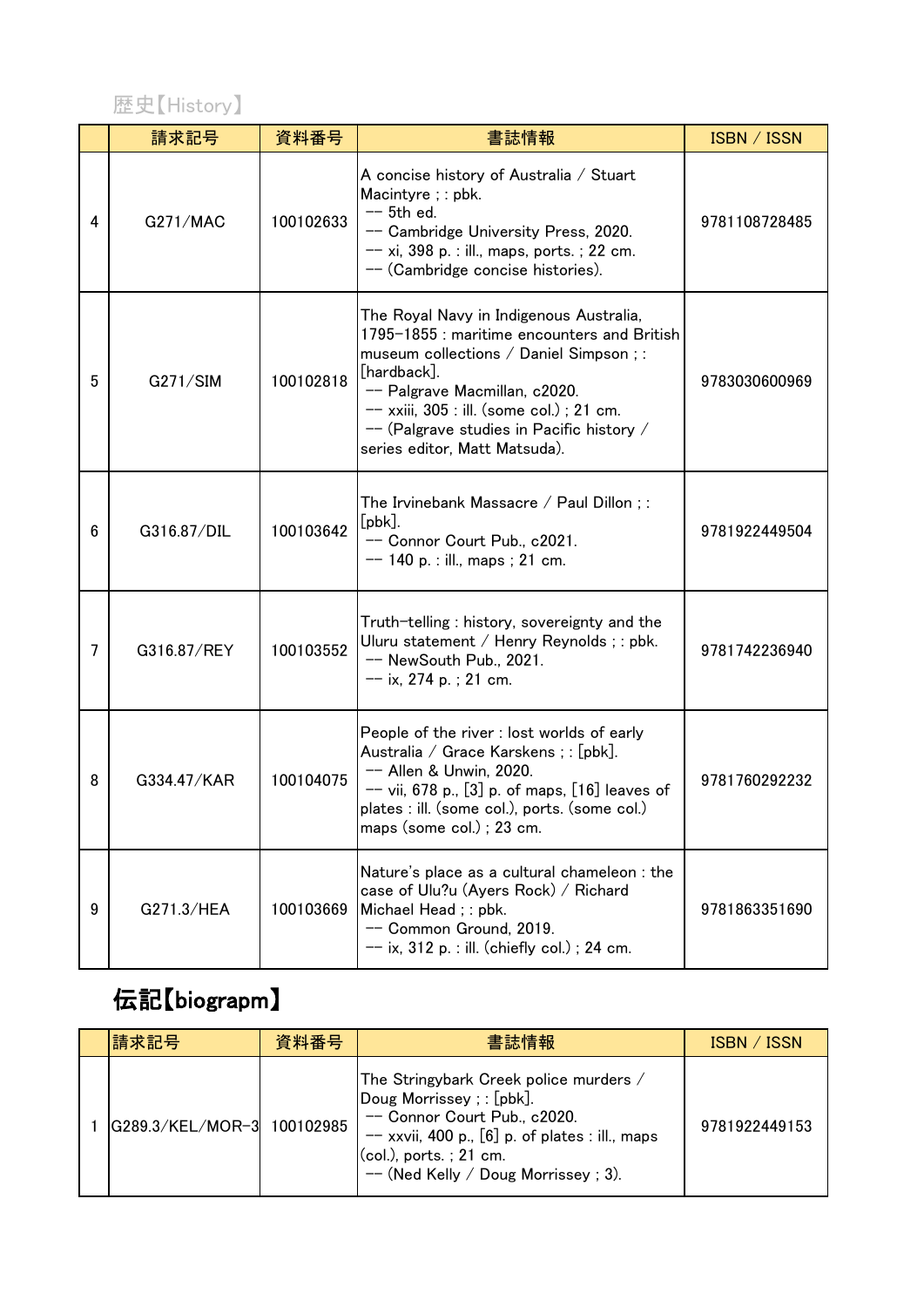

| 請求記号           | 資料番号                 | 書誌情報                                                                                                                                                            | ISBN / ISSN   |
|----------------|----------------------|-----------------------------------------------------------------------------------------------------------------------------------------------------------------|---------------|
| G289.3/LEI/GAW | 100103555 Ihardback. | The powerbroker: Mark Leibler, an<br>Australian Jewish life / Michael Gawenda;:<br>-- Monash University Pub., c2020.<br>$-$ vi, 369 p.; 25 cm. $-$ (Biography). | 9781925835809 |

## 社会【Society】

|                | 請求記号        | 資料番号      | 書誌情報                                                                                                                                                                                                                                                                    | <b>ISBN / ISSN</b> |
|----------------|-------------|-----------|-------------------------------------------------------------------------------------------------------------------------------------------------------------------------------------------------------------------------------------------------------------------------|--------------------|
| 1              | G302.71/ELD | 100103661 | Being Australian : narratives of national<br>identity / Catriona Elder ; : hbk.<br>$-$ Routledge, 2021.<br>$-- x$ , 390 p. : ill., ports ; 24 cm.                                                                                                                       | 9780367717551      |
| $\overline{2}$ | G302.71/PUB | 100103648 | Public sociology : an introduction to<br>Australian society / edited by John Germov,<br>Marilyn Poole ; : hbk.<br>$-$ 4th ed.<br>$-$ Routledge, 2020.<br>$-- x$ ix, 600 p. : ill. (some col.), ports. ; 26 cm.                                                          | 9780367719159      |
| 3              | G314.89/KEA | 100102986 | Distant sisters: Australasian women and the<br>international struggle for the vote, 1880-<br>1914 / James Keating ; : hardback.<br>-- Manchester University Press, 2020.<br>-- xii, 257 p. : ill., map, ports. ; 23 cm.<br>-- (Gender in history).                      | 9781526140951      |
| 4              | G316.8/HOW  | 100102989 | Indigenous invisibility in the city: successful<br>resurgence and community development<br>hidden in plain sight / Deirdre Howard-<br>Wagner; : hbk.<br>$-$ Routledge, 2021.<br>$-- xiii$ , 194 p.; 24 cm.<br>$--$ (Routledge advances in sociology; 299).              | 9781138583559      |
| 5              | G316.87/COW | 100103695 | Rednecks, eggheads and blackfellas : a study<br>of racial power and intimacy in Australia /<br>Gillian Cowlishaw; : hbk.<br>$-$ Routledge, 2021.<br>$-- xix, 352 p.:$ ill.; 24 cm.                                                                                      | 9780367719197      |
| 6              | G316.87/CRO | 100102980 | Trapped by history : the indigenous-state<br>relationship in Australia / Darryl Cronin ; :<br>cloth.<br>-- Rowman & Littlefield, c2021.<br>$-$ xx, 259 p.; 24 cm.<br>-- (Indigenous nations and collaborative<br>futures / series editor Larissa Behrendt<br>[et al.]). | 9781786611451      |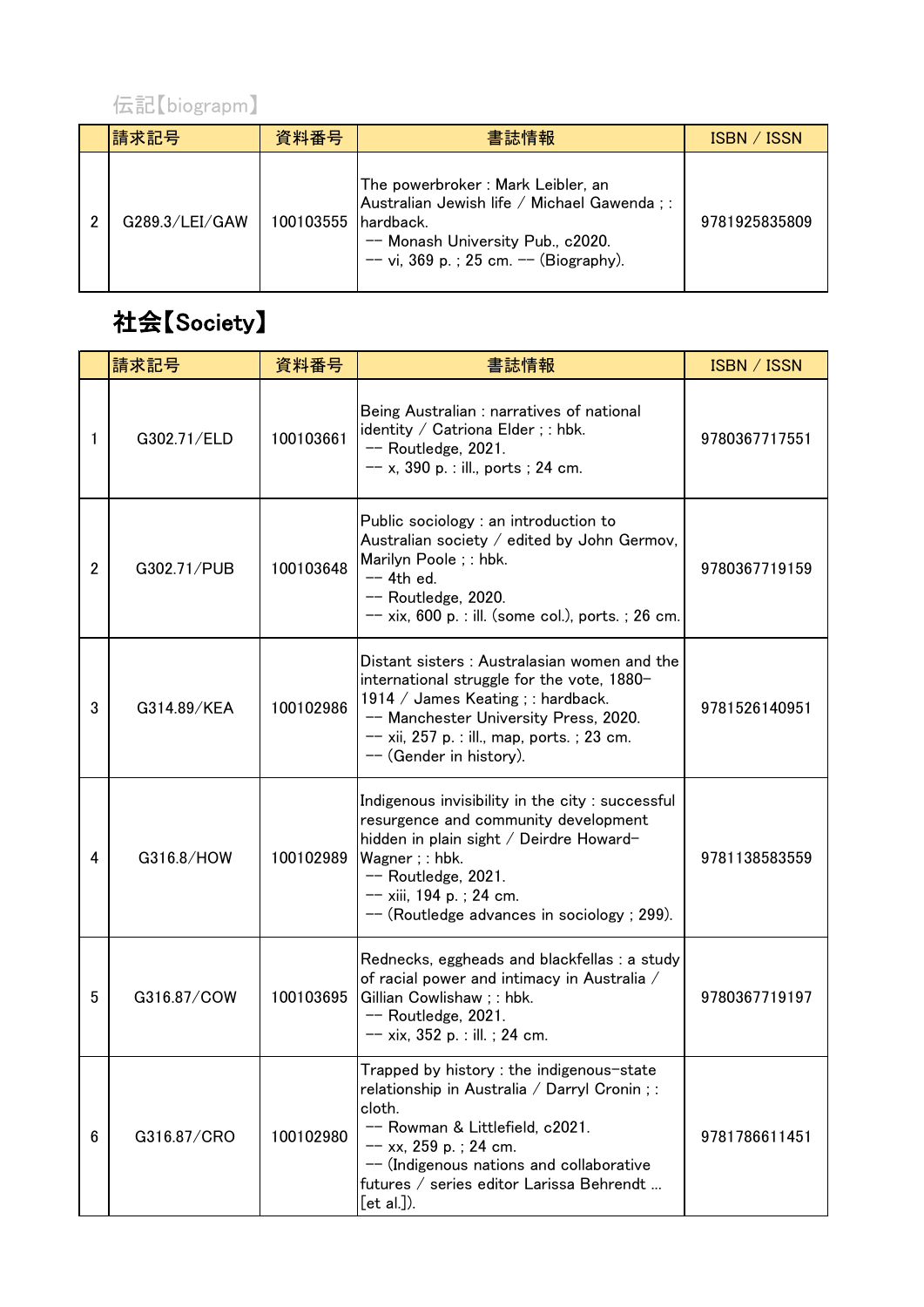

|    | 請求記号        | 資料番号      | 書誌情報                                                                                                                                                                                                                                           | ISBN / ISSN   |
|----|-------------|-----------|------------------------------------------------------------------------------------------------------------------------------------------------------------------------------------------------------------------------------------------------|---------------|
| 7  | G361/ARV    | 100103641 | Sociologic: analysing everyday life and<br>culture / edited by James Arvanitakis ; :<br>$[pbk]$ .<br>$-$ 2nd ed.<br>-- Oxford University Press, c2021.<br>$-- xvii$ , 489 p. : ill., ports. ; 25 cm.                                           | 9780190318925 |
| 8  | G367.5/WAL  | 100103657 | White masculinity in contemporary Australia<br>: the good ol' Aussie bloke / Andrea Waling ;<br>$:$ pbk.<br>-- Routledge, 2020.<br>$-- xiv$ , 223 p. : ill. ; 24 cm.<br>$-$ (Routledge research in gender and<br>society).                     | 9780367726997 |
| 9  | G367.7/MCC  | 100103693 | Australia's new aged : issues for young and<br>old / John McCallum, Karin Geiselhart ; :<br>hbk.<br>$-$ Routledge, 2021.<br>$-- xi$ , 145 p. : ill. ; 23 cm.                                                                                   | 9780367717483 |
| 10 | G378/FIN    | 100102655 | Growing up disabled in Australia $\ell$ edited by<br>Carly Findlay ; : pbk.<br>$-$ Black Inc., c2021.<br>$-- xi$ , 308 p. : ill. ; 21 cm.                                                                                                      | 9781760641436 |
| 11 | G382.71/DAL | 100102978 | What now : everyday endurance and social<br>intensity in an Australian Aboriginal<br>community / Cameo Dalley ; : hardback.<br>$-$ Berghahn, 2021.<br>$-$ xii, 235 p. : ill, maps ; 24 cm.                                                     | 9781789208856 |
| 12 | G361.4/HUT  | 100102821 | Multicultural responsiveness in counselling<br>and psychology: working with Australian<br>populations / edited by Vicki Hutton, Susan<br>$Sisko$ ; : $[pbk]$ .<br>-- Palgrave Macmillan, c2021.<br>$-- xii$ , 303 p : ill. (some col.); 24 cm. | 9783030554262 |
| 13 | G519.27/DAW | 100103651 | What happens next? : reconstructing<br>Australia after COVID-19 / edited by Emma<br>Dawson and Janet McCalman; : pbk.<br>-- Melbourne University Press, 2020.<br>$-- vii$ , 312 p. : ill. ; 21 cm.                                             | 9780522877212 |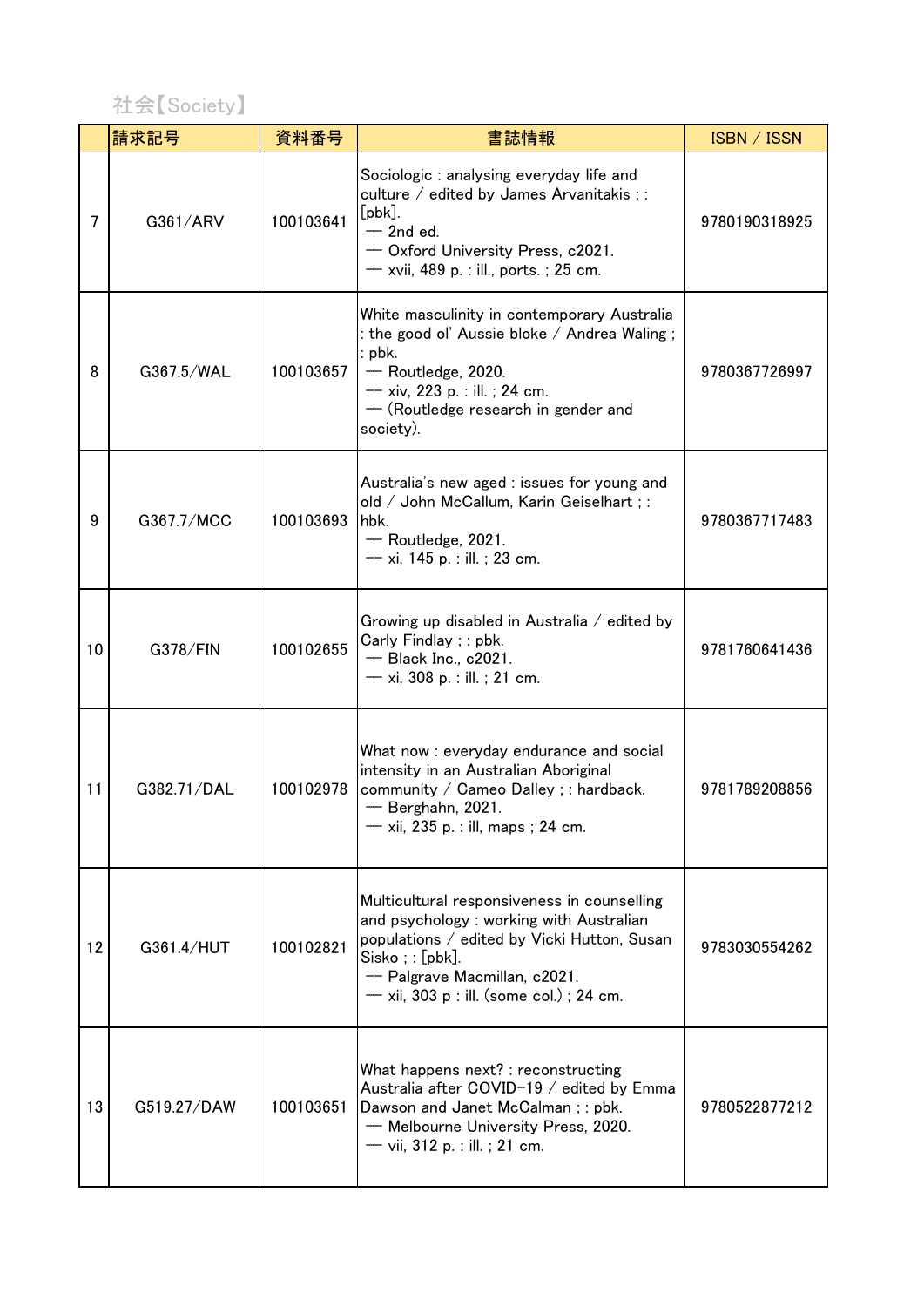

|    | 請求記号       | 資料番号      | 書誌情報                                                                                                                                                                                                | ISBN / ISSN   |
|----|------------|-----------|-----------------------------------------------------------------------------------------------------------------------------------------------------------------------------------------------------|---------------|
| 14 | G611.8/BAK | 100102813 | A sociology of place in Australia : farming,<br>change and lived experience / Claire Baker;<br>$:$ [hbk].<br>-- Palgrave Macmillan, c2021.<br>$-$ xvi, 320 p. : ill., port., map ; 22 cm.           | 9789813362390 |
| 15 | G368.2/FIN | 100103663 | Creating unequal futures? : rethinking<br>poverty, inequality and disadvantage / edited<br>by Ruth Fincher, Peter Saunders; : hbk.<br>$-$ Routledge, 2021.<br>$--$ xv, 251 p. : ill., maps ; 23 cm. | 9780367717834 |

#### 政治【Politics】

|                | 請求記号        | 資料番号      | 書誌情報                                                                                                                                                                                                                                                                      | ISBN / ISSN   |
|----------------|-------------|-----------|---------------------------------------------------------------------------------------------------------------------------------------------------------------------------------------------------------------------------------------------------------------------------|---------------|
|                | G312.71/AUS | 100103649 | The Australian policy handbook: a practical<br>guide to the policy-making process; : hbk.<br>$-$ 6th edition / Catherine Althaus, Peter<br>Bridgman, Glyn Davis.<br>$-$ Routledge, 2021, c2018.<br>$-- xi$ , 320 p. : ill. ; 24 cm.                                       | 9780367719715 |
| $\overline{2}$ | G319.53/MCD | 100102988 | The future of the United States–Australia<br>alliance: evolving security strategy in the<br>Indo-Pacific / edited by Scott D. McDonald<br>and Andrew T.H. Tan; : hbk.<br>$-$ Routledge, 2021.<br>$-- xiv$ , 222 p. : ill. ; 24 cm.<br>$-$ (Europa regional perspectives). | 9780367322519 |
| 3              | G501.6/ODU  | 100103646 | Policy case study on sustainable electricity<br>in Australia / Nathaniel Stevenson Odusola ;<br>: [pbk].<br>$-$ GRIN Verlag, 2018.<br>$-$ 14 p.; 22 cm.                                                                                                                   | 9783346242792 |

# 法律【law】

|   | 請求記号        | 資料番号      | 書誌情報                                                                                                                                                            | ISBN / ISSN   |
|---|-------------|-----------|-----------------------------------------------------------------------------------------------------------------------------------------------------------------|---------------|
|   | G316.87/HOB | 100103625 | Indigenous aspirations and structural reform<br>in Australia / Harry Hobbs ; : hardback.<br>-- Hart Pub., c2020.<br>$--$ xvii, 275 p. : ill. ; 25 cm.           | 9781509940141 |
| 2 | G322.97/HAR | 100103658 | Law in Australian society : an introduction to<br>principles and process / Keiran Hardy;:<br>lhbk.<br>$-$ Routledge, 2021.<br>$-$ xviii, 318 p. : ill. ; 24 cm. | 9780367718572 |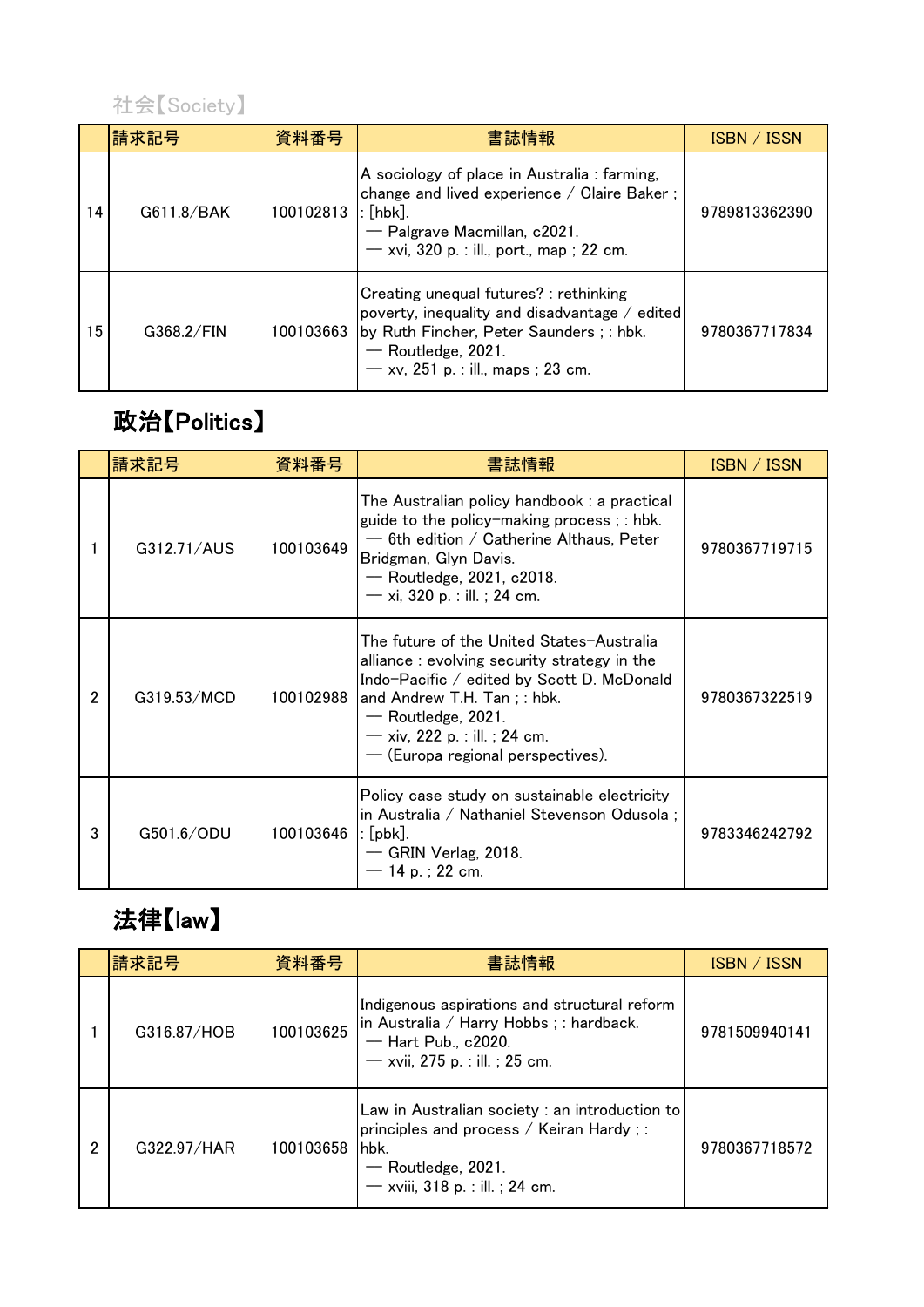法律【law】

|   | 請求記号        | 資料番号      | 書誌情報                                                                                                                                                                                                                                                                           | ISBN / ISSN   |
|---|-------------|-----------|--------------------------------------------------------------------------------------------------------------------------------------------------------------------------------------------------------------------------------------------------------------------------------|---------------|
| 3 | G334.47/BIL | 100103623 | Crimmigration in Australia : law, politics, and<br>society / Peter Billings, editor; : [pbk].<br>$-$ Springer, c2019.<br>$-$ xv, 404 p.; 24 cm.                                                                                                                                | 9789811390951 |
| 4 | G338.92/NOT | 100102823 | International commercial and investor-state<br>arbitration: Australia and Japan in regional<br>and global contexts $\angle$ Luke Nottage.<br>$-$ Edward Elgar, c2021.<br>$-- xiv$ , 407 p. : ill. ; 24 cm.<br>-- (Asian commercial, financial and<br>economic law and policy). | 9781800880818 |
| 5 | G780/GIB    | 100102981 | Sports law in Australia / Andy Gibson;:<br>$[pbk]$ .<br>$-$ 3rd ed.<br>-- Kluwer Law International, c2020.<br>$--$ 302 p. : port. ; 24 cm.                                                                                                                                     | 9789403524740 |

# 経済【economy】

|                | 請求記号         | 資料番号      | 書誌情報                                                                                                                                                                                                                                                   | ISBN / ISSN   |
|----------------|--------------|-----------|--------------------------------------------------------------------------------------------------------------------------------------------------------------------------------------------------------------------------------------------------------|---------------|
|                | G334.47/COL  | 100102819 | Cosmopolitan place making in Australia :<br>immigrant minorities and the built<br>environment in cities, regional and rural<br>areas / Jock Collins  [et al.]; : [hardback].<br>-- Palgrave Macmillan, c2020.<br>$--$ xxi, 409 p : ill. ; 21 cm.       | 9789811580406 |
| $\mathfrak{p}$ | G517/OBR     | 100103660 | Water Barons / Bob O'Brien; : $[pbk]$ .<br>-- Percat media, 2021.<br>$-$ 221 p. : ill. (some col.), col. maps ; 24 cm.                                                                                                                                 | 9781922267528 |
| 3              | GE338.27/LAL | 100103643 | Payments and banking in Australia: from<br>coins to cryptocurrency. how it started, how<br>it works, and how it may be disrupted $/$<br>Nikesh Lalchandani ; : paperback.<br>-- Innovations Accelerated, c2020.<br>$-- 7$ , ii, 493 p. : ill. ; 28 cm. | 9780648882442 |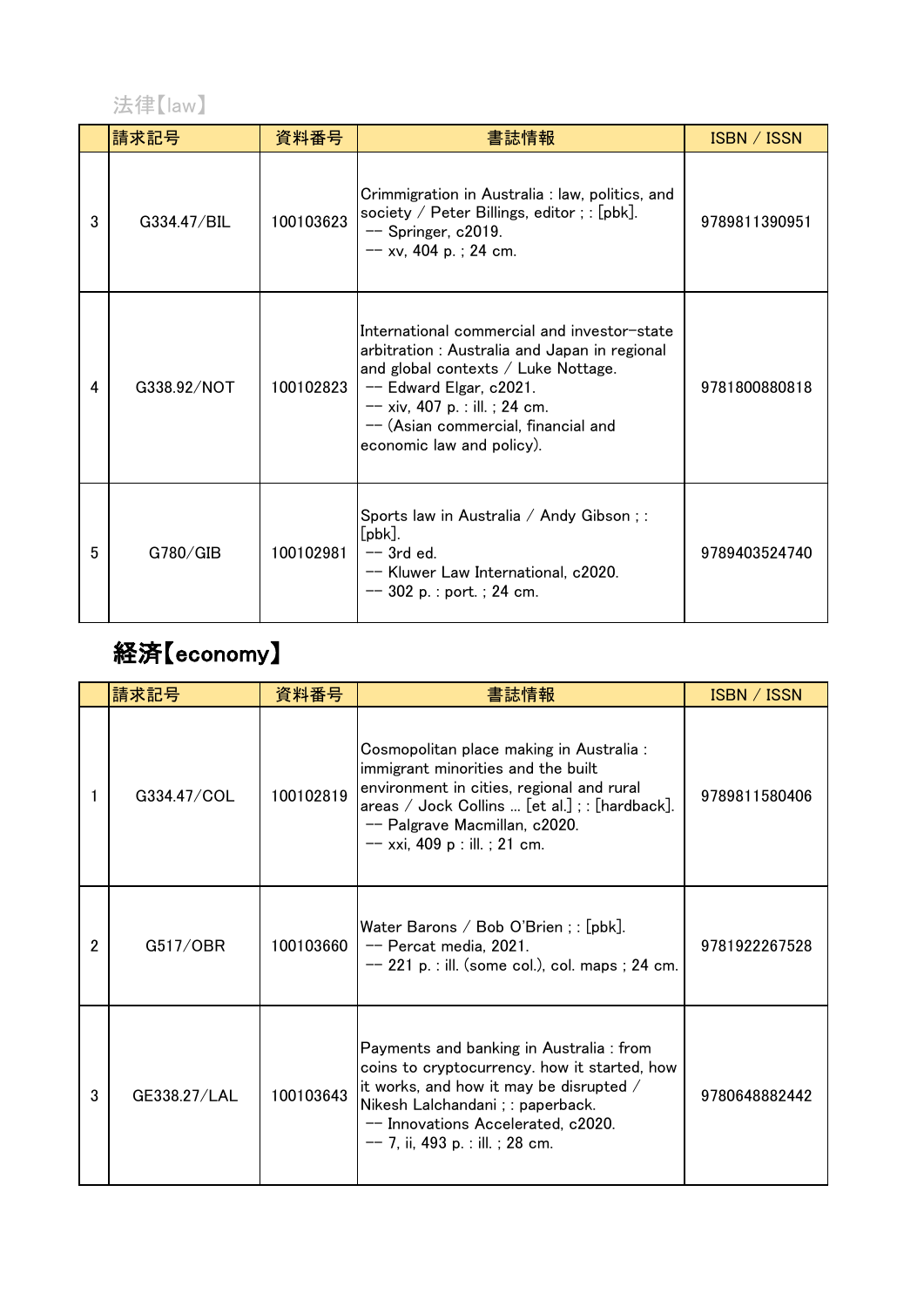### ジェンダー【gender equality】

|                | 請求記号        | 資料番号      | 書誌情報                                                                                                                                                                                                                                                                               | ISBN / ISSN   |
|----------------|-------------|-----------|------------------------------------------------------------------------------------------------------------------------------------------------------------------------------------------------------------------------------------------------------------------------------------|---------------|
| 1              | G023.71/DAN | 100102654 | Gender and prestige in literature :<br>contemporary Australian book culture /<br>Alexandra Dane; : [pbk].<br>-- Palgrave Macmillan, c2020.<br>$-- xiv$ , 239 p. : ill. ; 21 cm.<br>-- (New directions in book history / series<br>editors, Jonathan Rose and Shafquat<br>Towheed). | 9783030491444 |
| $\overline{2}$ | G316.1/RUG  | 100102632 | How powerful we are : behind the scenes<br>with one of Australia's leading activists /<br>Sally Rugg ; : hardback.<br>-- Hachette Australia, 2019.<br>$-$ xiv, 338 p.; 21 cm.                                                                                                      | 9780733642227 |
| 3              | G367.27/BRE | 100103635 | Rethinking the victim: gender and violence<br>in contemporary Australian women's writing<br>/ Anne Brewster, Sue Kossew; : pbk.<br>$-$ Routledge, c2019.<br>-- viii, 240 p.; 23 cm.<br>-- (Routledge research in postcolonial<br>literatures $; 67)$ .                             | 9780367786786 |
| 4              | G367.27/CAI | 100103636 | Transitions : new Australian feminisms $\overline{\phantom{x}}$<br>edited by Barbara Caine, Rosemary Pringle;<br>$:$ hbk.<br>$-$ Routledge, 2020.<br>$-- xiv$ , 237 p. : ill. ; 23 cm.                                                                                             | 9780367719975 |
| 5              | G367/TAY    | 100104074 | Gender and Australian celebrity culture /<br>edited by Anthea Taylor and Joanna<br>McIntyre; : hbk.<br>$-$ Routledge, 2021.<br>$--$ viii, 227 p.; 25 cm.<br>-- (Global gender).                                                                                                    | 9781138366220 |

### 国際関係【International relations】

|   | 請求記号        | 資料番号      | 書誌情報                                                                                                                                                                           | ISBN / ISSN   |
|---|-------------|-----------|--------------------------------------------------------------------------------------------------------------------------------------------------------------------------------|---------------|
|   | G319.71/ALT |           | Why human security matters: rethinking<br>Australian foreign policy / edited by Denis<br>100103652 Altman  [et al.]; : hbk.<br>$-$ Routledge, 2021.<br>$--$ ix, 218 p.; 24 cm. | 9780367720070 |
| 2 | G319.71/RAB | 100103655 | China's grand strategy and Australia's future<br>in the new global order / $Geoff$ Raby ; : pbk.<br>-- Melbourne University Press, 2020.<br>$-$ xiv, 226 p. : ill. ; 24 cm.    | 9780522874945 |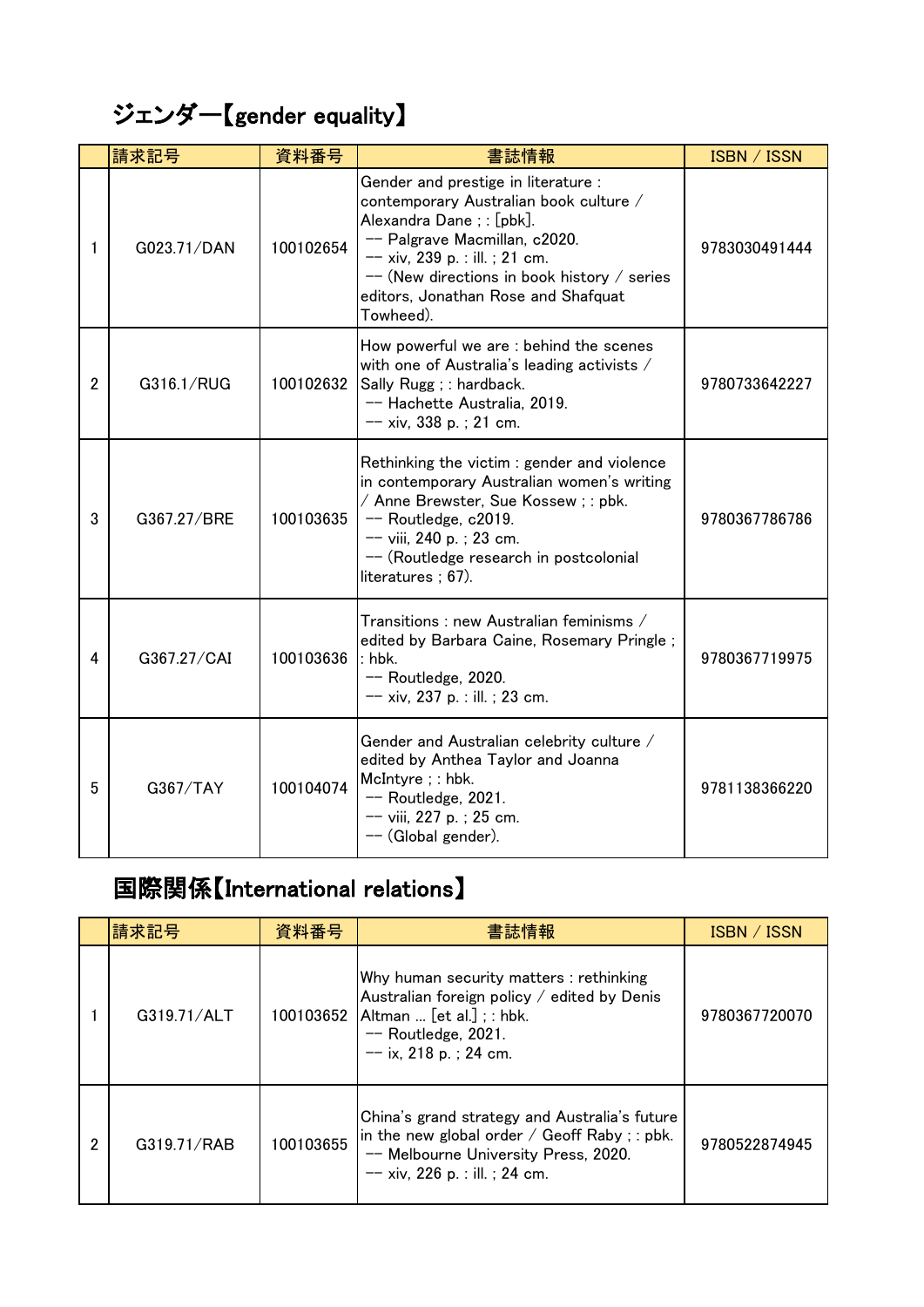# 教育【education】

|                | 請求記号        | 資料番号           | 書誌情報                                                                                                                                                                                                    | ISBN / ISSN   |
|----------------|-------------|----------------|---------------------------------------------------------------------------------------------------------------------------------------------------------------------------------------------------------|---------------|
| 1              | G372.71/SAV | 100103665      | The quest for revolution in Australian<br>schooling policy / Glenn C. Savage ; : pbk.<br>$-$ Routledge, 2021.<br>$-$ 169 p.; 24 cm.                                                                     | 9780367681876 |
| $\overline{2}$ | G372.71/SHA | 100103633      | Indigenous education in Australia : learning<br>and teaching for deadly futures / edited by<br>Marnee Shay, Rhonda Oliver; : pbk.<br>$-$ Routledge, 2021.<br>$-$ xiv, 218 p. : ill. (some col.); 25 cm. | 9780367207755 |
| 3              | G377.27/CRO | 100103668      | Australian universities : a history of common<br>cause / Gwilym Croucher & James<br>Waghorne; : pbk.<br>-- UNSW Press, 2020.<br>$-- vii$ , 278 p. : ill. ; 24 cm.<br>-- (A UNSW Press book).            | 9781742236735 |
| 4              | G377.6/DEF  | 100103634 hbk. | Studying in Australia : a guide for<br>international students / Teresa De Fazio;:<br>$-$ Routledge, 2021.<br>$-- xiv$ , 202 p. : ill. ; 21 cm.                                                          | 9780367719500 |
| 5              | G371.47/MAN | 100102658      | Nurturing young minds / Ramesh Manocha<br>and Gyongyi Horvath; : pbk.<br>-- Hachette Australia, 2017.<br>$-- xvi$ , 383 p. : ill. ; 24 cm.<br>-- (Generation next / Ramesh Manocha).                    | 9780733639104 |

### 移民・難民【Immigrants / Refugees】

|   | 請求記号        | 資料番号      | 書誌情報                                                                                                                                                                                                | ISBN / ISSN   |
|---|-------------|-----------|-----------------------------------------------------------------------------------------------------------------------------------------------------------------------------------------------------|---------------|
|   | G334.47/ABE | 100102657 | The Aberdeen family: our 200 years as<br>refugees in Australia : the immigrants lament<br>/ Ian Aberdeen ; : softcover.<br>$-$ Xlibris, c2020.<br>$--$ vii, 196 p. : ill., ports ; 23 cm.           | 9781984506870 |
| 2 | G334.47/GAO | 100102653 | Chinese immigration and Australian politics :<br>a critical analysis on a merit-based<br>immigration system / Jia Gao; : [pbk].<br>-- Palgrave Macmillan, c2020.<br>$-$ xxi, 328 p. : ill. ; 21 cm. | 9789811559112 |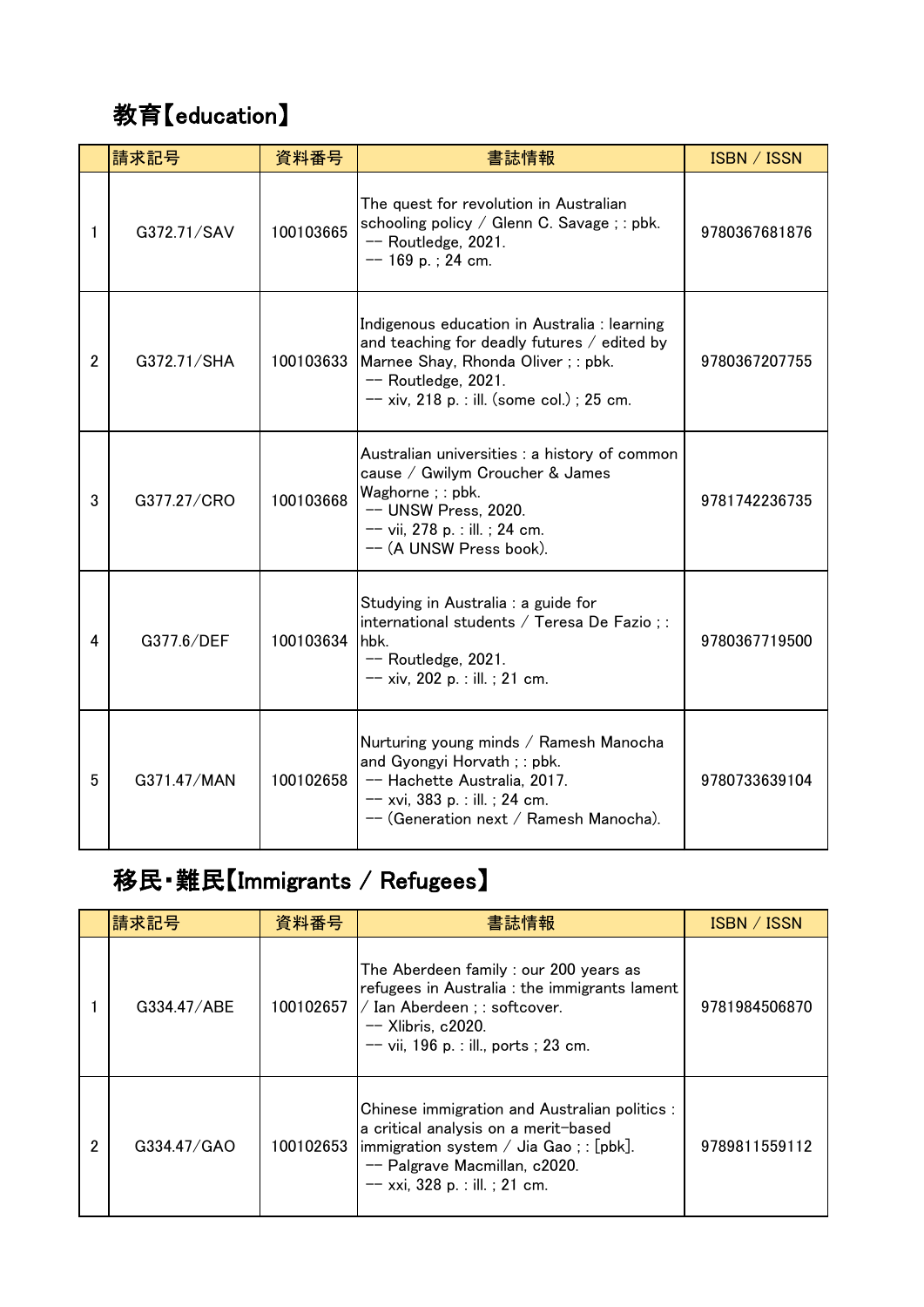#### 移民・難民【Immigrants / Refugees】

| 請求記号        | 資料番号      | 書誌情報                                                                                                                                                                                                                                                                                          | ISBN / ISSN   |
|-------------|-----------|-----------------------------------------------------------------------------------------------------------------------------------------------------------------------------------------------------------------------------------------------------------------------------------------------|---------------|
| G334.47/ROB | 100103654 | Temporality in mobile lives : contemporary<br>Asia-Australia migration and everyday time<br>Shanthi Robertson; : hardcover.<br>-- Bristol University Press, 2021.<br>$-$ x, 214 p. : ill. ; 24 cm.<br>-- (Global migration and social change /<br>series editors, Nando Sigona, Alan Gamlen). | 9781529211511 |

## 自然【Nature】

|                | 請求記号        | 資料番号      | 書誌情報                                                                                                                                                                                                                                        | ISBN / ISSN   |
|----------------|-------------|-----------|---------------------------------------------------------------------------------------------------------------------------------------------------------------------------------------------------------------------------------------------|---------------|
|                | G440/ARN    | 100103638 | Southern nights : the story of New Zealand's<br>night sky from the southern lights to the<br>Milky Way / Naomi Arnold ; : hardback.<br>-- HarperCollins Publishers, c2019.<br>$-$ 287 p. : ill. (some col.), ports. (some col.)<br>: 27 cm. | 9781775541288 |
| $\overline{2}$ | G471.77/BEN | 100103650 | Plants of subtropical eastern Australia /<br>Andrew Benwell; : pbk.<br>$-$ CSIRO Pub., c2020.<br>$-$ xx, 379 p. : ill. (col.), maps (col.) ; 25 cm.                                                                                         | 9781486313655 |
| 3              | G480.9/TAY  | 100102636 | Injustice : hidden in plain sight the war on<br>Australian nature kangaroo, koala,<br>emuhunted, sold, homelesswhere lies<br>truce, healing? / Maria Taylor ; : paperback.<br>-- Maria Taylor, 2021.<br>$--$ 397 p. : ill., ports ; 24 cm.  | 9780645099331 |

#### 環境【Environment】

|   | 請求記号       | 資料番号      | 書誌情報                                                                                                                                                                                                                                   | ISBN / ISSN   |
|---|------------|-----------|----------------------------------------------------------------------------------------------------------------------------------------------------------------------------------------------------------------------------------------|---------------|
|   | G501.6/FIN | 100102659 | Getting to zero: Australia's energy<br>transition / Alan Finkel ; : $[pbk]$ .<br>$-$ Black Inc., $[2021]$ .<br>$-$ 160 p. : ill. ; 25 cm.<br>$-$ (Quarterly essay; 81).                                                                | 9781760642907 |
| 2 | G519.8/HEA | 100103656 | Nature, temporality and environmental<br>management: Scandinavian and Australian<br>perspectives on peoples and landscapes /<br>edited by Lesley Head  [et al.] ; : pbk.<br>$-$ Routledge, 2020.<br>$-- xiii$ , 228 p. : ill. ; 24 cm. | 9780367668150 |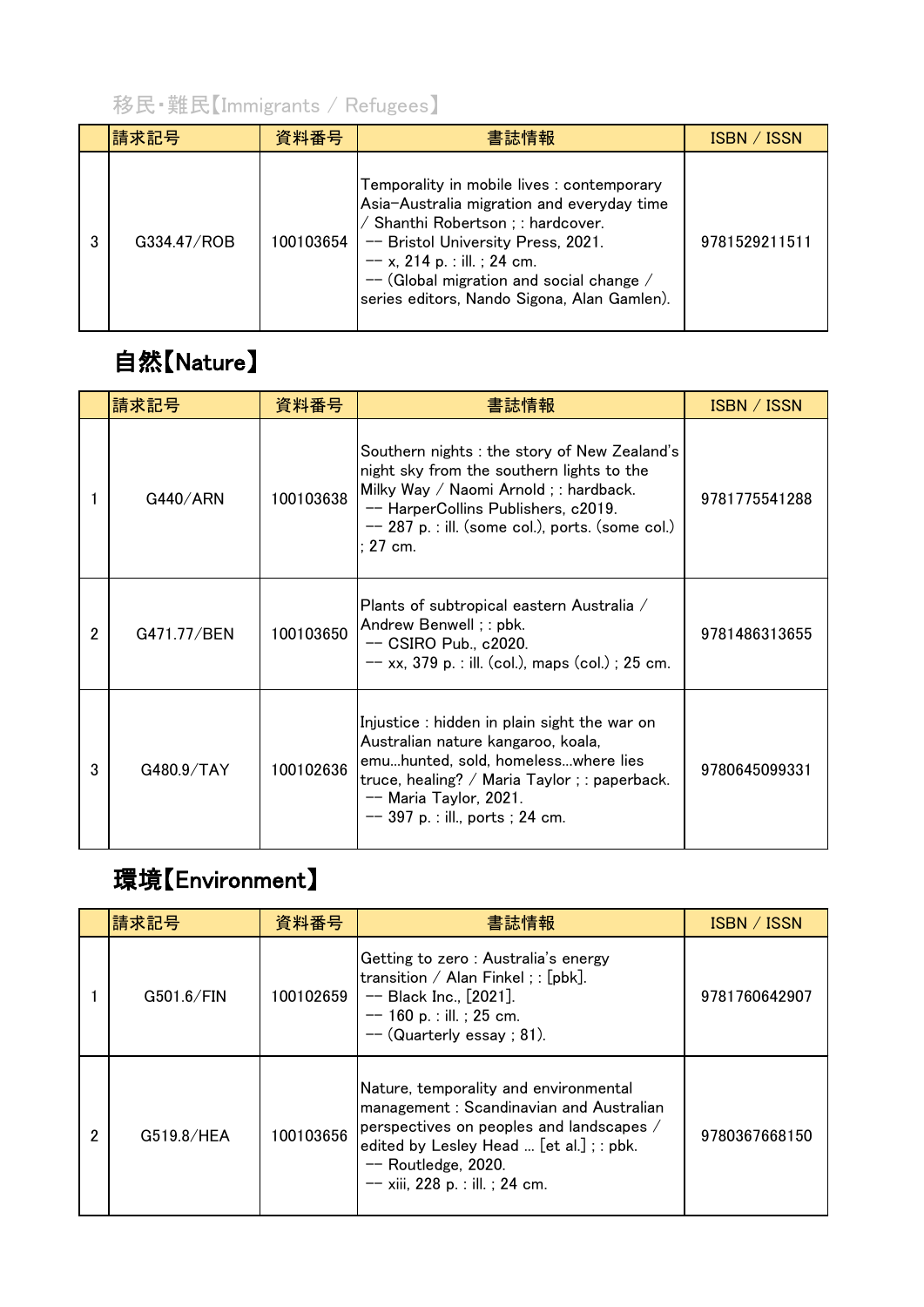

|   | 請求記号       | 資料番号      | 書誌情報                                                                                                                                                                                                                                                        | ISBN / ISSN   |
|---|------------|-----------|-------------------------------------------------------------------------------------------------------------------------------------------------------------------------------------------------------------------------------------------------------------|---------------|
| 3 | G519/MUI   | 100102984 | Living with the anthropocene : love, loss and<br>hope in the face of environmental crisis /<br>edited by Cameron Muir, Kirsten Wehner and<br>Jenny Newell ; : paperback.<br>-- NewSouth Pub., c2020.<br>$-$ xix, 356 p ; 24 cm.                             | 9781742236889 |
| 4 | G519/OGO   | 100103637 | Wetlands in a dry land : more-than-human<br>histories of Australia's Murray-Darling Basin<br>/ Emily O'Gorman ; : paperback.<br>-- University of Washington Press, 2021.<br>-- xvii, 261 p. : ill., maps ; 23 cm.<br>-- (Weyerhaeuser environmental books). | 9780295749150 |
| 5 | G519/WIL   | 100103554 | The carbon club : how a network of<br>influential climate sceptics, politicians and<br>business leaders fought to control<br>Australia's climate policy / Marian Wilkinson<br>$;:[\mathsf{pbk}].$<br>-- Allen & Unwin, c2020.<br>$-- xii$ , 438 p.; 24 cm.  | 9781760875992 |
| 6 | G654.4/AND | 100103640 | Continent aflame : responses to an<br>Australian catastrophe / edited by Pat<br>Anderson $[et al.]$ ; : $[pbk]$ .<br>-- Palaver, c2020.<br>$--$ 188 p. : ill. (some col.), maps (col.); 24<br>cm.                                                           | 9780648855101 |
| 7 | G654.4/PIC | 100102635 | Flames of extinction : the race to save<br>Australia's threatened wildlife / John Pickrell<br>; : paperback.<br>-- NewSouth, 2021.<br>$--$ viii, 280 p., $[16]$ p. of col. plates : ill.<br>(some col.), map ; 24 cm.                                       | 9781742237169 |
| 8 | G654.4/PYN | 100103551 | The still-burning bush / Stephen Pyne ; : us<br>$([pbk])$ .<br>-- Scribe, 2020.<br>$-$ 167 p.; 21 cm.                                                                                                                                                       | 9781950354481 |

## 農業【Agriculture】

| 請求記号        | 資料番号      | 書誌情報                                                                                                                                                                    | ISBN / ISSN   |
|-------------|-----------|-------------------------------------------------------------------------------------------------------------------------------------------------------------------------|---------------|
| G612.71/PEA | 100103662 | Australia's agricultural transformation /<br>Craig J. Pearson ; : hardcover.<br>-- Craig Pearson, c2020.<br>$-$ 281 p. : ill. (some col.), ports (some col.);<br>24 cm. | 9780648871910 |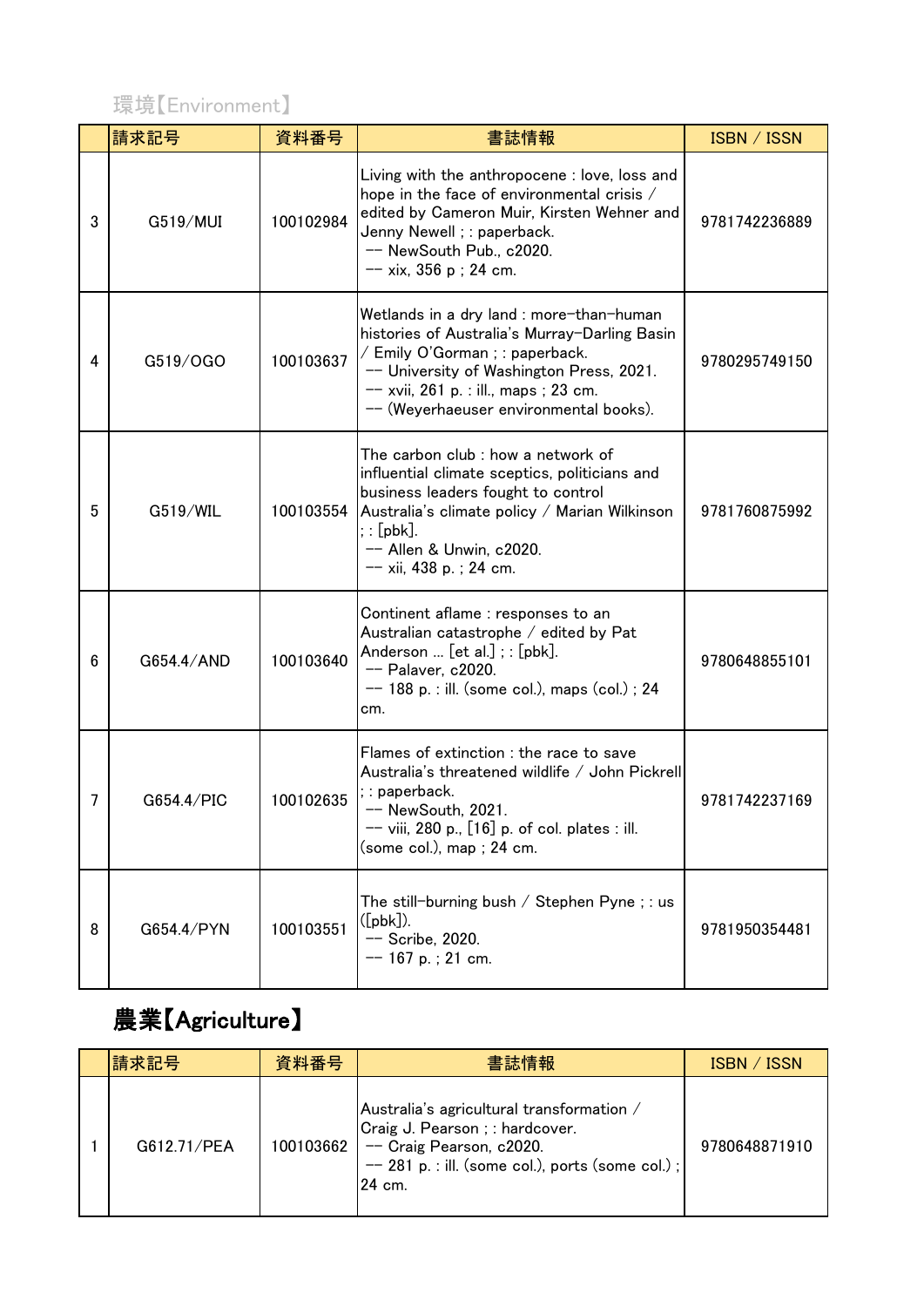

|   | 請求記号         | 資料番号      | 書誌情報                                                                                                                                                                                                                                                         | ISBN / ISSN   |
|---|--------------|-----------|--------------------------------------------------------------------------------------------------------------------------------------------------------------------------------------------------------------------------------------------------------------|---------------|
| 2 | G613.5/AUS   | 100103639 | The Australian soil classification $/$ R.F. Isbell.<br>National Committee on Soil and Terrain : :<br>pbk.<br>$-$ 3rd ed.<br>$-$ CSIRO Pub., 2021.<br>$-- x$ , 181 p. : ill., maps ; 25 cm.<br>-- (Australian soil and land survey<br>handbook series; v. 4). | 9781486314775 |
| 3 | GE629.21/LAM | 100102660 | Gosford Edogawa commemorative garden :<br>Japanese gardens in Australia / by its<br>designer Ken Lamb; : [pbk].<br>$-$ [s.n.], 2012.<br>$-$ 47 p. : ill. (chiefly col.); 22 × 28 cm.                                                                         | 9780648955108 |

# 芸術【art】

|   | 請求記号        | 資料番号      | 書誌情報                                                                                                                                                                                                     | ISBN / ISSN   |
|---|-------------|-----------|----------------------------------------------------------------------------------------------------------------------------------------------------------------------------------------------------------|---------------|
|   | G702.71/ALL | 100103553 | A companion to Australian art $/$ edited by<br>Christopher Allen ; : hardback.<br>$--$ J. Wiley & Sons, c2021.<br>$--$ xviii, 538 p. : ill. ; 26 cm.<br>-- (Blackwell companions to art history;<br>(22) | 9781118767580 |
| 2 | G762.71/HAR | 100103624 | Representing Australian aboriginal music and<br>dance 1930-1970 / Amanda Harris; : HB.<br>-- Bloomsbury Academic, c2020.<br>$-$ xiv, 235 p. : ill., port. ; 24 cm.                                       | 9781501362934 |

## 文学【Novel】

|   | 請求記号        | 資料番号      | 書誌情報                                                                                                                                                                                                                                                                                         | ISBN / ISSN   |
|---|-------------|-----------|----------------------------------------------------------------------------------------------------------------------------------------------------------------------------------------------------------------------------------------------------------------------------------------------|---------------|
|   | G070.27/YOU | 100102637 | Paper emperors : the rise of Australia's<br>newspaper empires / Sally Young;:<br>paperback.<br>$--$ UNSW Press, 2019.<br>$-$ xv, 654 p. : ill., ports ; 24 cm.<br>-- (A UNSW Press book).                                                                                                    | 9781742234984 |
| 2 | G233.06/FUL | 100102990 | The Warrior, the voyager, and the artist:<br>three lives in an age of empire / Kate<br>Fullagar ; : hardcover : alk. paprer.<br>-- Yale University Press, c2020.<br>$-$ 306 p. : ill., maps, ports. ; 25 cm.<br>-- (The Lewis Walpole series in eighteenth-<br>century culture and history). | 9780300243062 |